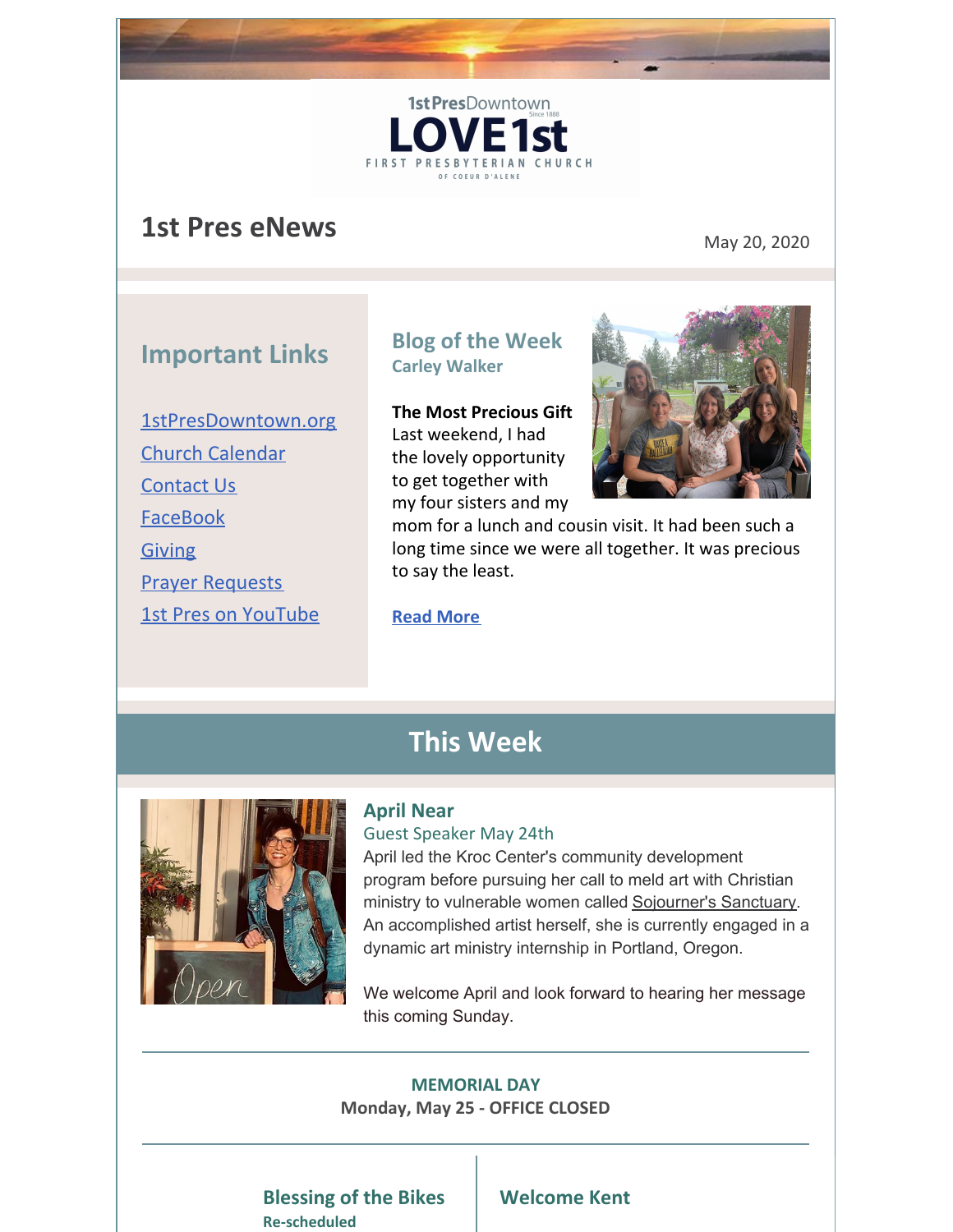

Based on the Session vote to reopen the sanctuary to the congregation on June

14th, Blessing of the Bikes has been delayed. Our Community Outreach team is working with our partner, Trinity Lutheran, to find a date later in the summer.



**Thank You for Participating in the Survey last week.**

The COVID-19 Task

Force greatly appreciated all the people who responded to the survey. There were over 180 responses in a few short days!

Based on the survey results, the Task Force and Session approved the following four recommendations:

Any groups of people meeting within the church will follow the recommendations set forth by the CDC and local health professionals, to help protect our community.

Continue streaming services through June 7th.The Task Force will present to Session a detailed plan for the possibility of services to resume at the church on June 14th.

Ministry groups of 10 or less, may meet within the church building, maintaining social distancing and wearing masks is highly recommended. Groups will schedule with the church administrator who will monitor facility capacity and ensure sanitation can be completed between groups.

Clear communication encouraging people who, within the last 2 weeks, have felt ill or experienced any Covid-19 symptoms or had contact with any person who tested positive for Covid-

### **Kimball**

**Our New Director of Music** Kent Kimball joined us this week as our newest staff member. We look forward to presenting more about him in the



weeks to come and learn about his vision for the future of the choir and handbell choir. Stay tuned!

## **You'll Want to Listen to Sunday's Service!**



Our inspirational message this past

Sunday was from Pastor Mindy Smith, Associate Director at Whitworth University's Office of Church Engagement.

The service began with the prelude moving to Praise from Ray, Shastina, Rob, and Craig. Carley reminded us of the kiddo's Zoom Connect & Learn meetings - details below - sounds fun! Our own Pastor Jennie led us in prayers.

All brought to you by our wonderful team, artfully compiled into a final production by Tech Director Connor Harris.

Watch this service or any of our past [services.](http://r20.rs6.net/tn.jsp?t=y56g5labb.0.0.rook9gdab.0&id=preview&r=3&p=https%3A%2F%2Fwww.youtube.com%2Fchannel%2FUCCfruZriuZfS2hVar79nXbQ)



## **Meeting Remotely**

We will continue with our pre-recorded service on our YouTube channel for this Sunday, May 24th.

## **Graduating This Year?**

We'd like to honor our 2020 graduates. If you or someone you know is graduating from high

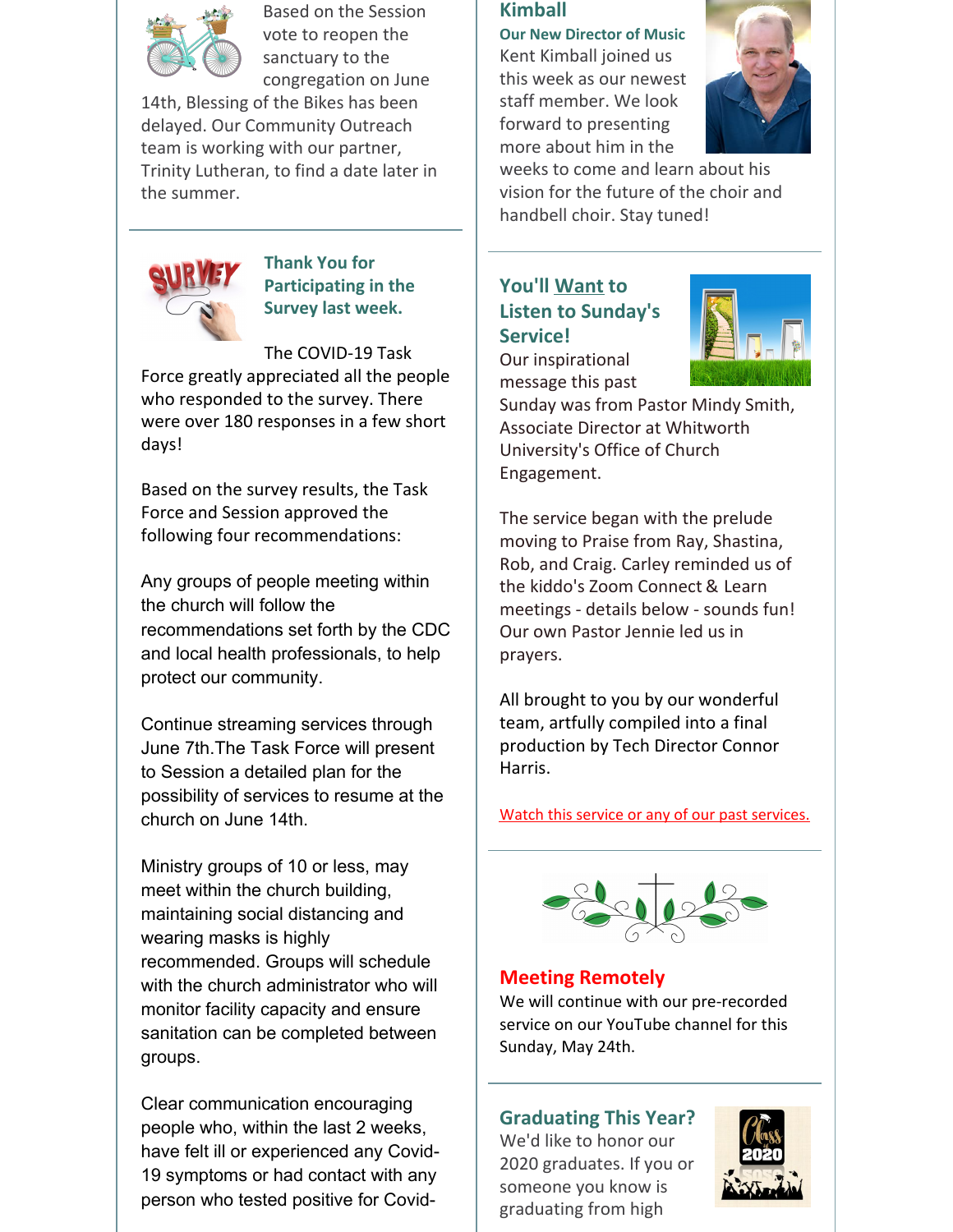19, to please stay home. Friendly reminders of good health practices: wash your hands.

school or college, please call the church office and give their name and information to our amazing receptionists!

## **Church News**

## **Visiting the Church Office ... for now**

As we slowly move toward our new normal, the office staff will continue to mainly work from home. If you need to stop by the church, please call the office to schedule an appointment so we can make sure whomever you need to visit is available.

## **Session Update - Next Steps**

Our Session met Tuesday, May 19th to discuss the 1st Pres position on social distancing in compliance with the State of Idaho's response to the COVID-19 virus.

Next Steps

- Meet remotely with pre-recorded online streaming for Sunday, May 24th.
- Transition to live stream services from the sanctuary, with only worship leaders and needed staff in the sanctuary for May 31st and June 7th.
- Continue to offer live stream of services even after the church reopens fully.
- COVID-19 Task Force to provide Session with a detailed plan for services to possibly resume on June 14th.
- Ongoing Session re-evaluation every 2 weeks.

## **Pastor Sumey's Summer Reading List**

Craig has a huge reading list to start getting through during the first part of his Sabbatical. If you want to read along, he's put together a reading



list of books and articles for you (don't worry, it's much, much shorter than his) so you can read and think alongside Craig. **[Download](https://files.constantcontact.com/1d935adc001/1abf8692-150f-4ac3-9390-c817944dc3ce.pdf) the reading list.**

Also, watch your inbox for a weekly video blog from him, where he takes 10 minutes to share with you what he's learning, the questions he's asking, and things he's thinking.

**2020 College Scholarship Application - Due Soon!** *Sunday, May 31st*



All scholarship applications need to be received no later than May 31st . Please email your application to **[Stephanie](mailto:bookkeeperfirstprescda@gmail.com) Rogge** (bookkeeperfirstprescda@gmail.com). You can also mail applications directly

to the church.

If you don't have the application, it can be found here: **[Scholarship](http://r20.rs6.net/tn.jsp?t=y56g5labb.0.0.rook9gdab.0&id=preview&r=3&p=http%3A%2F%2Fwww.1stpresdowntown.org%2Fed-scholarship-application%2F) Application**

As always, if you have any questions, don't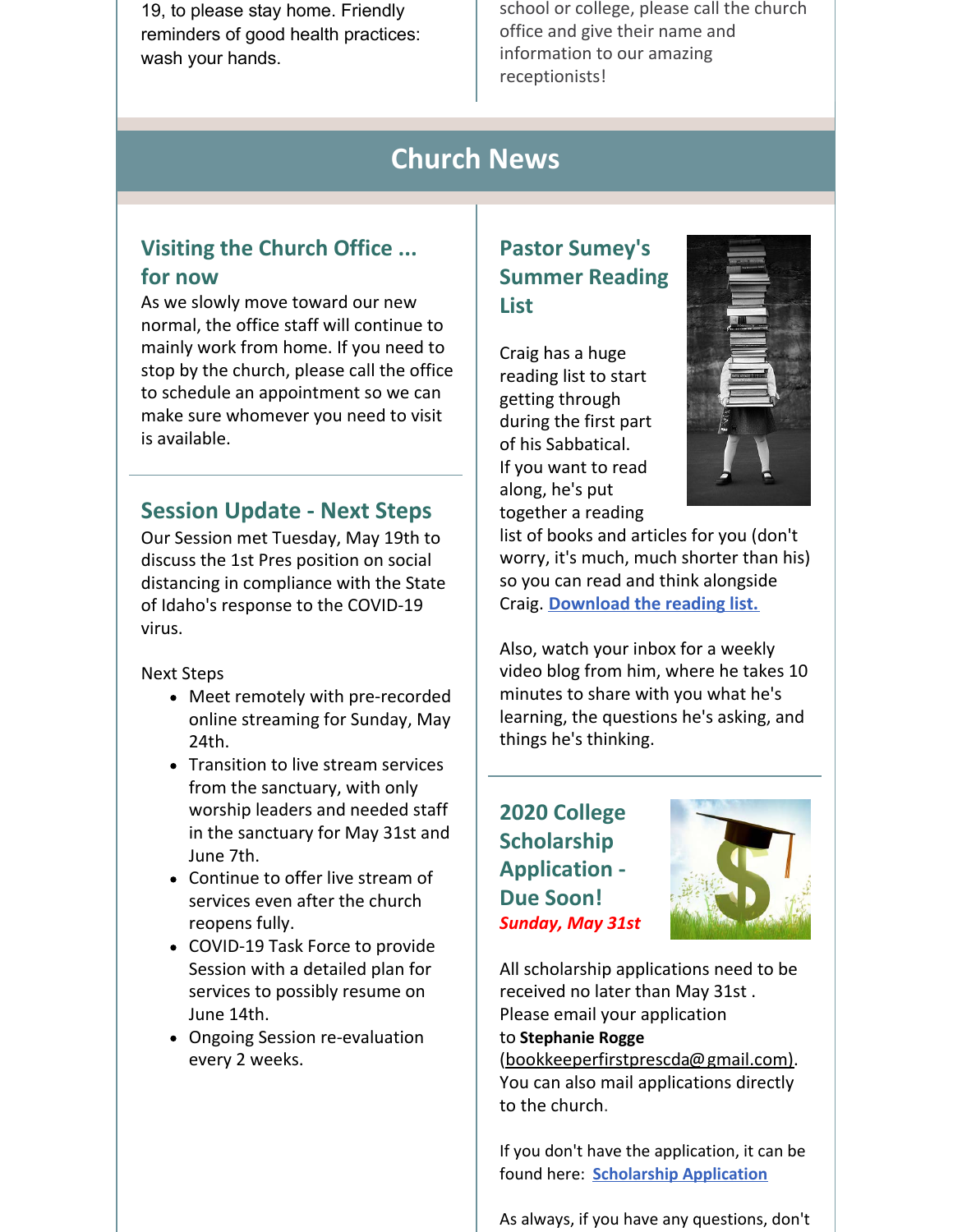hesitate to call the office: 208.667.8446

# **Youth Update**

## **Notes from Steve**

## **Director of Youth Ministries**



"For God is working in you, giving you the desire and the power to do what pleases Him." *- Philippians 2:13*

#### **High Schoolers Meet Today!**

We will be meeting at the church at 6pm today to hang out, eat pizza, and rejoice! This is for anyone going into high school in the fall. We will be done at 8pm. Please bring a jacket!

#### **THERE WILL BE NO ZOOM MEETING TODAY.**

#### **SCHEDULE**

#### **Sundays**

For the time being we will continue to offer our Zoom service for all youth, Sunday mornings at 11.

#### **Wednesdays**, 6-8pm

May 20 - High-schoolers at the church May 27 - Middle-schoolers at the church (incoming 6th graders will also attend) June 3 - All together at the church June 10 - Camping trip, no youth group at the church June 17 - All together at the church June 24 - Youth Video game night - 6pm -8pm everybody - 8-9pm high school only

#### **Graduation Sunday**

Sunday, May 31 we will be honoring our graduates during the service.

## **Free At Last - the Camping Trip -** *Register Now!*

#### **Send-Off Sunday**

Mark your calendars for Sunday, Aug 9. Our high-school graduates will be delivering the message that day. And as their church family, we will be sending them off into the world with our love, prayers, and gifts in the form of a Life-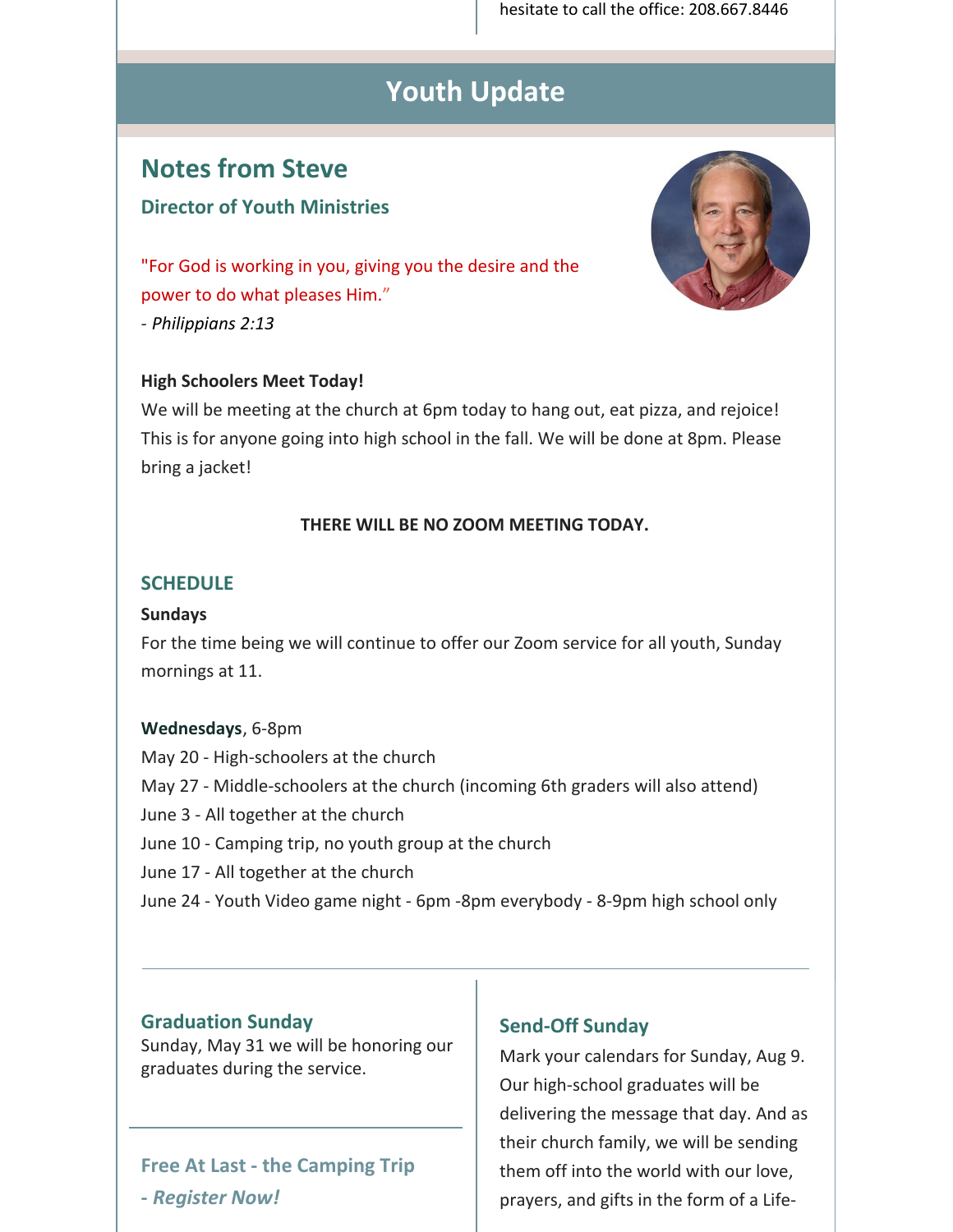We have had enough registrations to make the trip practical. Thank you to everyone who registered by the deadline and made this possible. We can now leave registration open for a little bit longer - space permitting.

> **Where:** Priest Lake, Lionhead campground, group site

**When:** June 8 - June 11 (assuming we are opened back up by then)

**Cost:** \$50/child (with discounts for siblings and scholarships available)

#### **Registration:** Link [Here](https://1stpres.churchcenter.com/registrations/events/419932)

**Registration deadline: May 17** (we need commitments asap!)

Survival basket for each of them. We will be getting each of them a basket and a beautiful life-time Bible that you will have the opportunity to sign or add to it a word of encouragement, and you are welcome to put anything else in their baskets you'd like.

## **Digging Deeper - for high schoolers!**

Is your child interested in learning more about God - in a more focused and mature manner? Youth group is a lot of fun, and there are a variety of interest levels amongst the kids. I want to create an avenue for any who want to really get into the things of God at a higher level. This would be an at-yourown-pace mentored study for those who want to take this step in their Christian growth. Let me know if you think this is your child.

#### **Camp Spalding**

We have discount codes available for Camp Spalding. If you are interested in attending camp this summer let me know.

*As always, I am available with any questions, concerns or prayer requests!*

Steve [steve@1stpresdowntown.org](mailto:steve@1stpresdowntown.org) or 208.816.8122

# **Children's Ministry**

Hi Families,

## *New Event*

#### **Parents and Pottery for Preschool through 1st-Graders**

Parents, Grandparents, Aunts, and Uncles (basically any adult) are invited to bring their special preschoolers through [1st-graders](https://www.handstoart.com/) for pottery painting at **Hands to**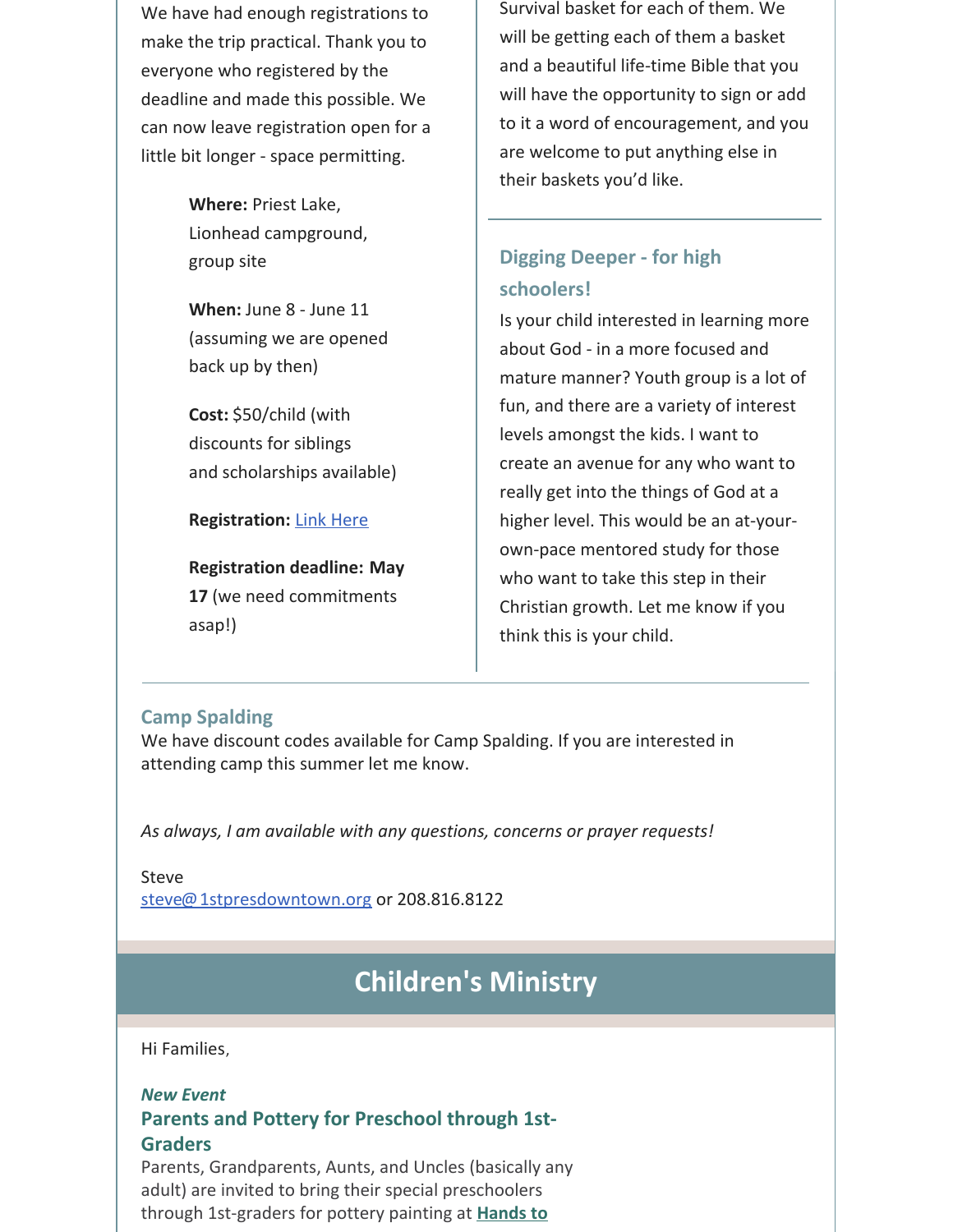**Art** followed by storytime and picnic in the park (location TBD).

**Date**: Friday, June 12th **Time**: 9:00 am **Cost**: \$20 to cover the cost of supplies



We will meet at Hands to Art to paint adorable crossshaped boxes with lids (littles always love places to hide their "treasures"!). Following the pottery painting, we

will meet at the park for a storytime and picnic lunch. We ask that you bring your own sack lunch. There are a limited number of spots to ensure that social distancing protocols can be upheld.

Hands to Art is taking extra precautions to comply with the CDC and State of Idaho recommendations by:

- Disinfecting and regular cleaning of all surfaces
- Soap and sanitizer will be readily available and used by staff
- Staff will be wearing protective masks
- Requiring social distancing
- 

Register for the event here by May 31st. [Parents](https://1stpres.churchcenter.com/registrations/events/426187) and Pottery Event

#### *New Event*

### **"I am HIS Masterpiece" Art themed Day Camp**

We are thrilled to offer a week-long art-themed day camp this summer! This camp will be available for incoming 1st-graders through current 5th-graders. The details will follow.

#### **Tentative Dates and Schedule**

**Date**: July 27th through July 31st **Time**: 9:30am - 4:30pm

Camp will look a little different this year. We want to offer a very intentional experience aimed at building solid and meaningful relationships with each other and with Christ. Because of that, we will be strictly limiting camp attendance to less than 20 children. To begin, we will open registration to children of 1st Pres only. Mark your calendars and we will provide more information next week.

#### **Zoom Connect and Learn**

#### **Preschool - 1st Grade**

**Challenge:** Challenge your child to think of their favorite Bible story to share with the group. They can even draw a picture and have us guess what it is!

**Preschool - 1st Grade Connect and Learn** Time: May 20, 2020 01:30 PM

#### **5th Grade Transition**

We are skipping our Zoom meeting with the incoming middle schoolers this Wednesday. Zoom fatigue is a real thing that we are all experiencing.

Instead, we will be meeting with the other middle schoolers for the youth group on **May 27th at 6:00 pm** at the church (depending on Session's decision regarding church use).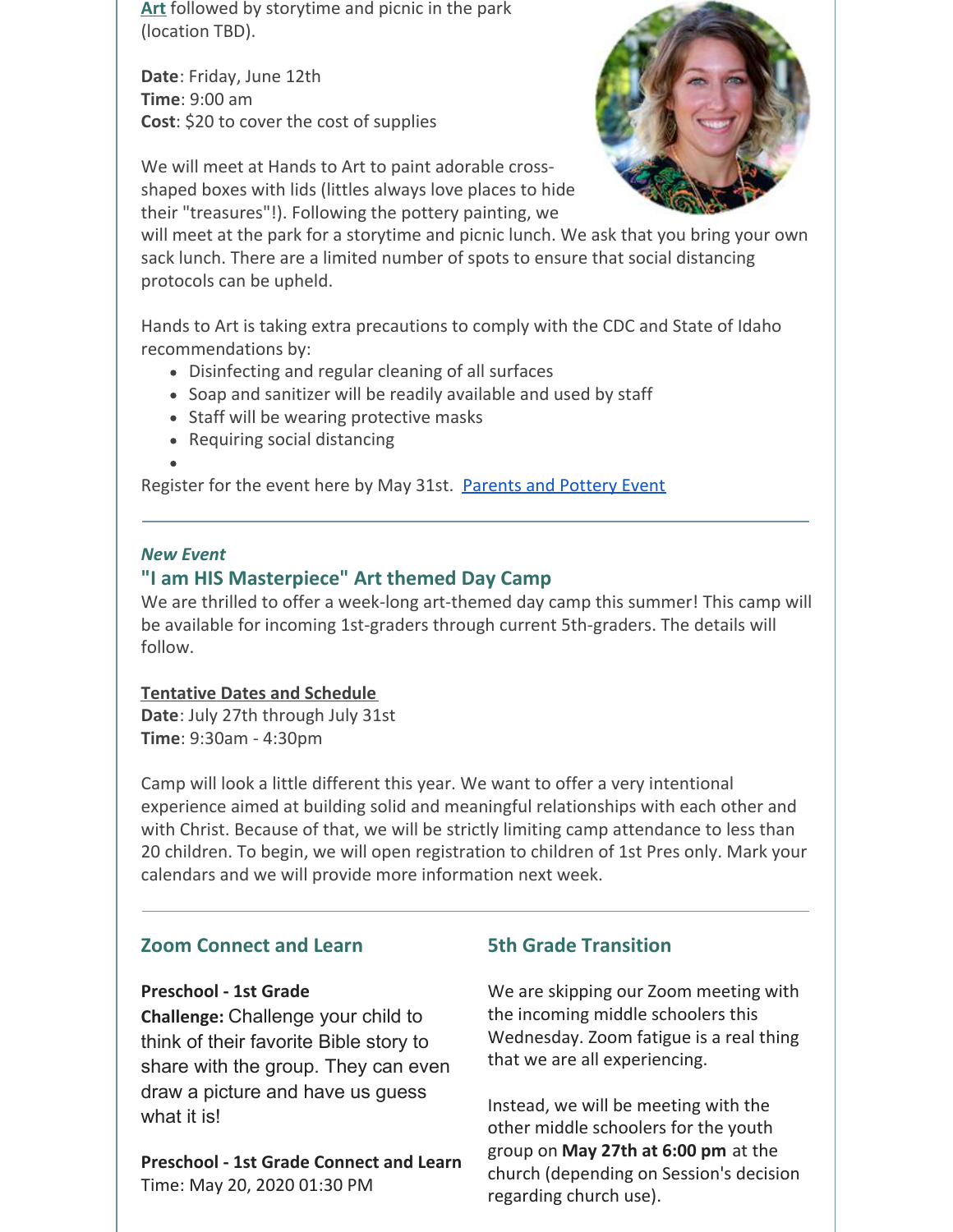Join Zoom Meeting: Link [Here](https://zoom.us/j/95885943965?pwd=L0R0UVFHOUZLQTlnMlJ4dVZRQ3NnQT09) Meeting ID: 958 8594 3965 Password: 6V4RGa

**2nd through 5th-grade Challenge:** We will be doing a virtual escape room! We need all the help we can get so we are combining 2nd through 5th graders. Time: May 20, 2020 02:00 PM

Join Zoom Meeting: Link [Here](https://zoom.us/j/93104141571?pwd=cHRZVS9sMmtickNXSTBjMVJhbEk2Zz09) Meeting ID: 931 0414 1571 Password: 6V4RGa

Dinner will be provided. Parents are welcome to remain at the church as long as you'd like. We will *all* be wearing masks and practicing social distancing.

#### **Save the Date**

- Every Wednesday for all ages: Zoom Meetings
- Incoming middle schoolers: Youth Group **May 27th, 6:00 pm.**
- Youth Camping Trip (incoming middle schoolers and family) **June 8th - June 11th**
- Mommy, Daddy, Grandma, Grandpa, Auntie, Uncle (any adult), and me Pottery Painting for preschoolers through 1st grader. Followed by storytime and a picnic. **June 12th, 9:00 am -12:00 pm** .
- Summer Kick off BBQ, Yard Games, and Volunteer Appreciation. **June 20th, 4:00 pm**
- I Am HIS Masterpiece Art Day-Camp. **July 27th - July 31st 9:30 am-4:30 pm** . Details and registration to come next week.

Stay well,

Carley [Carley@1stpresdowntown.org](mailto:Carley@1stpresdowntown.org) or 208-215-5337

## **Groups & Gatherings**

## **Ministry Groups can now meet at the church!**

The Session met on May 19th and approved recommendations from the COVID-19 Task Force, please see above for full details.

Ministry Groups may meet at the church, but must contact the church office to reserve a room for your group. Emily and Chris, your amazing receptionists, will work with the Church Administrator to ensure spaces are available and cleaned properly.

The Session would like to remind each group of the following recommendation:

*Ministry groups of 10 or less, may meet within the church building, maintaining social distancing and wearing masks is highly recommended. Groups will schedule with the*